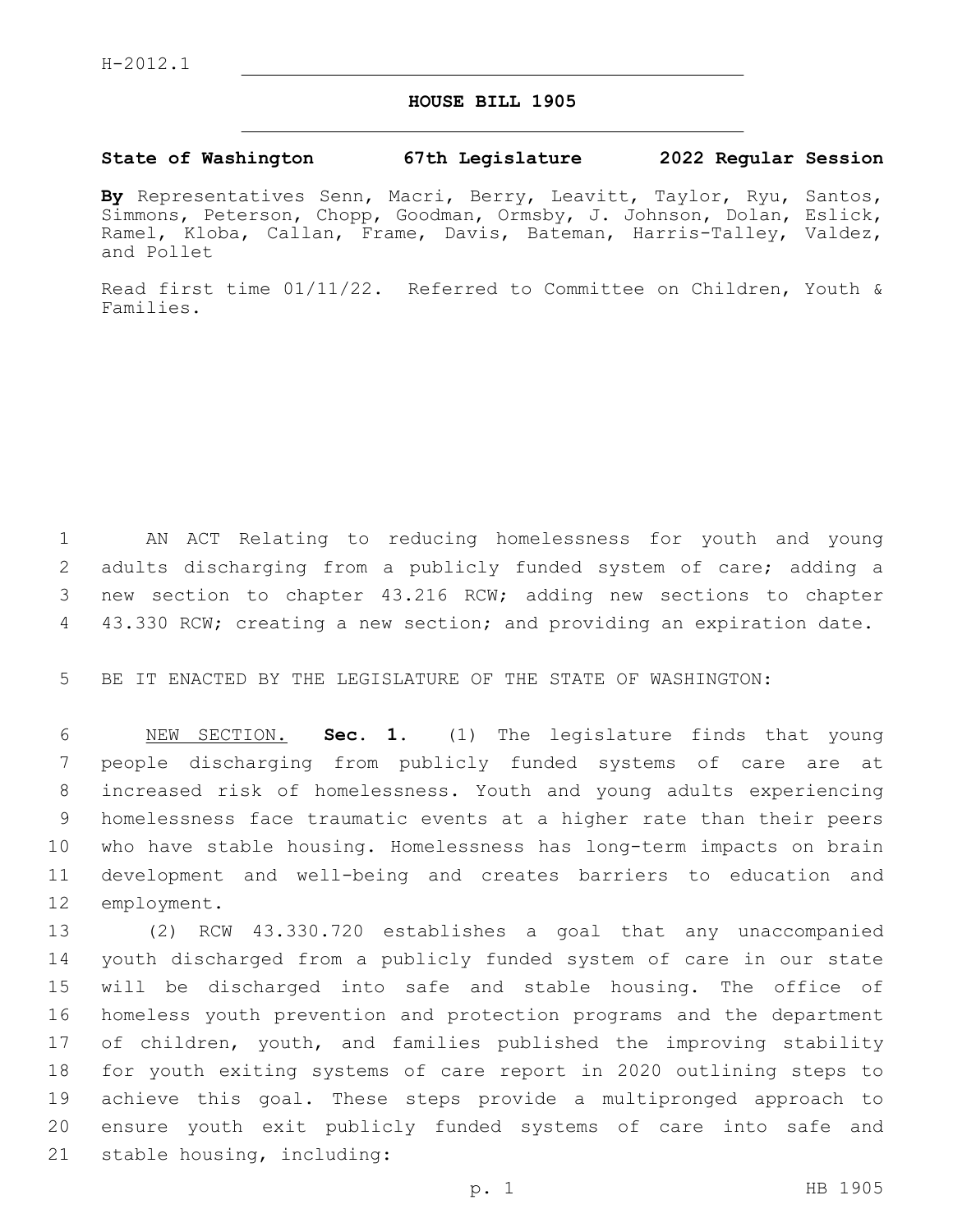(a) System-level support while youth are in the custody of publicly funded systems of care to ensure effective transition from 3 care;

 (b) Community-level connections and services to provide support 5 when youth transition back to the community; and

(c) Resources to secure and maintain stable housing.

 (3) The legislature intends to implement community services, system response, and flexible resources to support the goal established under RCW 43.330.720 that youth discharged from publicly funded systems of care are discharged into safe and stable housing with the appropriate supports in place to provide a strong footing.

 NEW SECTION. **Sec. 2.** A new section is added to chapter 43.216 13 RCW to read as follows:

 (1) The department, in coordination with the office of homeless youth prevention and protection programs, the department of social and health services, and the health care authority, shall develop and implement a rapid response team that is prepared to respond appropriately to support youth and young adults exiting a publicly funded system of care. As part of the development and implementation 20 of the rapid response team, the department shall develop and 21 implement a system for:

 (a) Identifying youth and young adults that should be served by 23 the rapid response team;

 (b) Initiating use of the rapid response team in a timely manner that will allow for the best possible transition planning; and

 (c) Locating services and connecting youth and young adults with 27 those services to establish stability.

 (2) The rapid response team developed under this section may provide assistance and support to youth and young adults who are at risk of becoming homeless and who are exiting a publicly funded system of care with the goal of securing appropriate housing and other supports for the youth or young adult. If there is no housing identified for a youth or young adult upon exit, the rapid response team shall meet before a youth or young adult transitions out of a publicly funded system of care to allow the youth or young adult to better prepare for the exit. The assistance and support provided under this subsection should occur as soon as possible, particularly if a youth or young adult presents risk factors that place the youth 39 at higher risk of possible homelessness.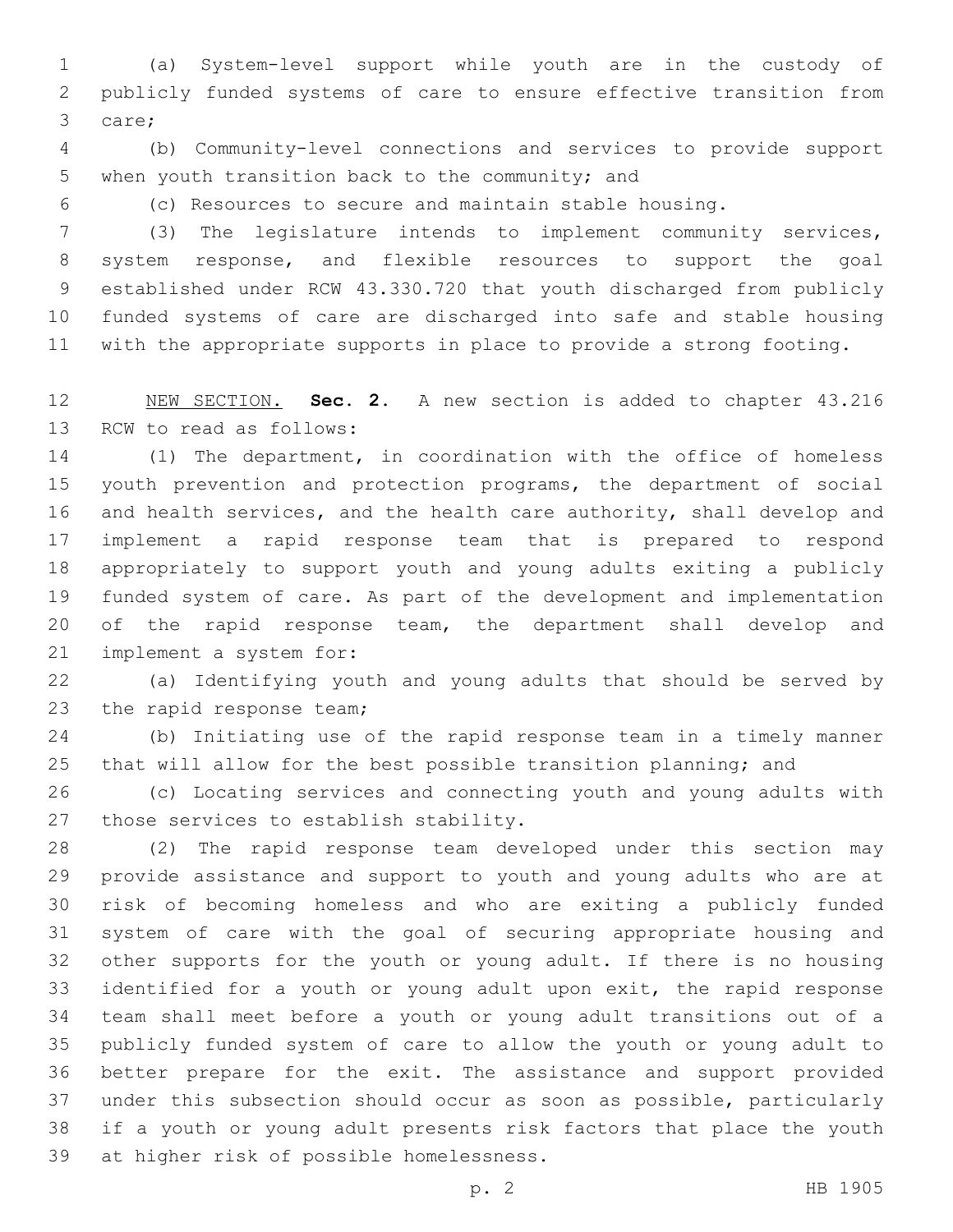1 (3) Any of the following individuals may refer a youth to the 2 rapid response team:

3 (a) A youth or young adult themselves;

(b) A family member of a youth or young adult;4

5 (c) An advocate for a youth or young adult;

6 (d) A behavioral health service provider serving a youth or young 7 adult; or

8 (e) A service provider contracting with the office of homeless 9 youth prevention and protection programs.

10 (4) For the purposes of this section:

11 (a) "Publicly funded system of care" has the same meaning as 12 provided in RCW 43.330.720;

 (b) "Rapid response team" means a team of representatives from relevant state agencies that meet to respond to complex cases involving a youth or young adult located anywhere in the state exiting a publicly funded system of care to support those youth or young adults with the goal of securing appropriate housing and other supports for the youth or young adult. Services and supports under this section must incorporate youth or young adult voice and choice. The services under this section must be responsive to the individual needs of each youth or young adult and may include, but are not 22 limited to:

23 (i) Behavioral health services;

24 (ii) Civil legal aid;

(iii) Peer support;25

26 (iv) Family reconciliation or engagement services;

(v) Employment support;27

28 (vi) Education support;

29 (vii) Case management;

30 (viii) Housing and financial support; or

31 (ix) Other navigation support to secure safe and stable housing;  $32$  and

33 (c) "Youth" and "young adult" have the same meaning as provided 34 in RCW 43.330.702.

35 NEW SECTION. **Sec. 3.** A new section is added to chapter 43.330 36 RCW to read as follows:

37 (1) The office of homeless youth prevention and protection 38 programs, in coordination with the department of children, youth, and 39 families, shall administer flexible funding, subject to the amounts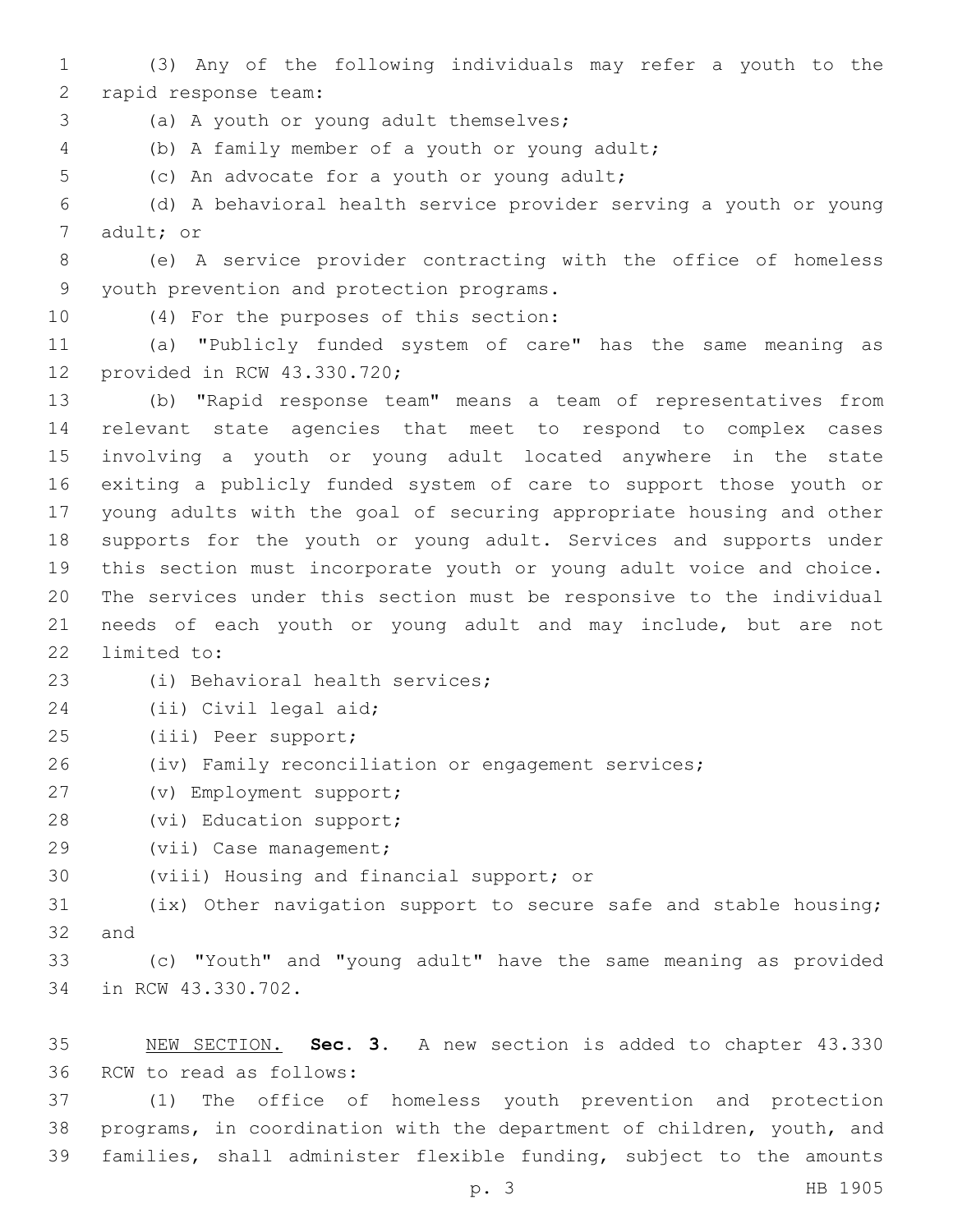appropriated for this specific purpose, to support persons under the age of 25 exiting publicly funded systems of care that need discrete support or funding to secure safe housing. The flexible funding provided under this section may be provided for immediate needs of the person. A person may receive support under this section more than once. Uses of the flexible funding provided under this section may 7 include, but are not limited to, the following:

8 (a) Car repair or other transportation assistance;

 (b) Rental application fees, a security deposit, or short-term 10 rental assistance; or

 (c) Other uses that will help support the person's housing stability, education, or employment, or meet immediate basic needs.

 (2) The flexible funding provided under this section may be given 14 to:

15 (a) Persons under the age of 25;

 (b) Community-based providers, assisting persons under the age of 25 in planning for discharge and successfully discharging from a publicly funded system of care into safe and stable housing; and

 (c) Individuals or entities, including landlords, providing safe housing or other housing-related support for persons under the age of 21 25.

 (3) The office of homeless youth prevention and protection programs shall make training available to publicly funded systems of care and other professionals working with youth exiting publicly funded systems of care on how to access the flexible funds created under this section and best practices to divert youth from homelessness.27

 (4) For purposes of this section, "publicly funded system of care" has the same meaning as provided in RCW 43.330.720.

 NEW SECTION. **Sec. 4.** A new section is added to chapter 43.330 31 RCW to read as follows:

 (1) Subject to the amounts appropriated for this specific purpose, the office of homeless youth prevention and protection programs shall select, monitor, and provide funding and assistance for a minimum of six total counties that implement housing stability for youth in crisis programs as described in this section for a 37 period of three years.

 (2) The housing stability for youth in crisis pilot programs must 39 include the following components: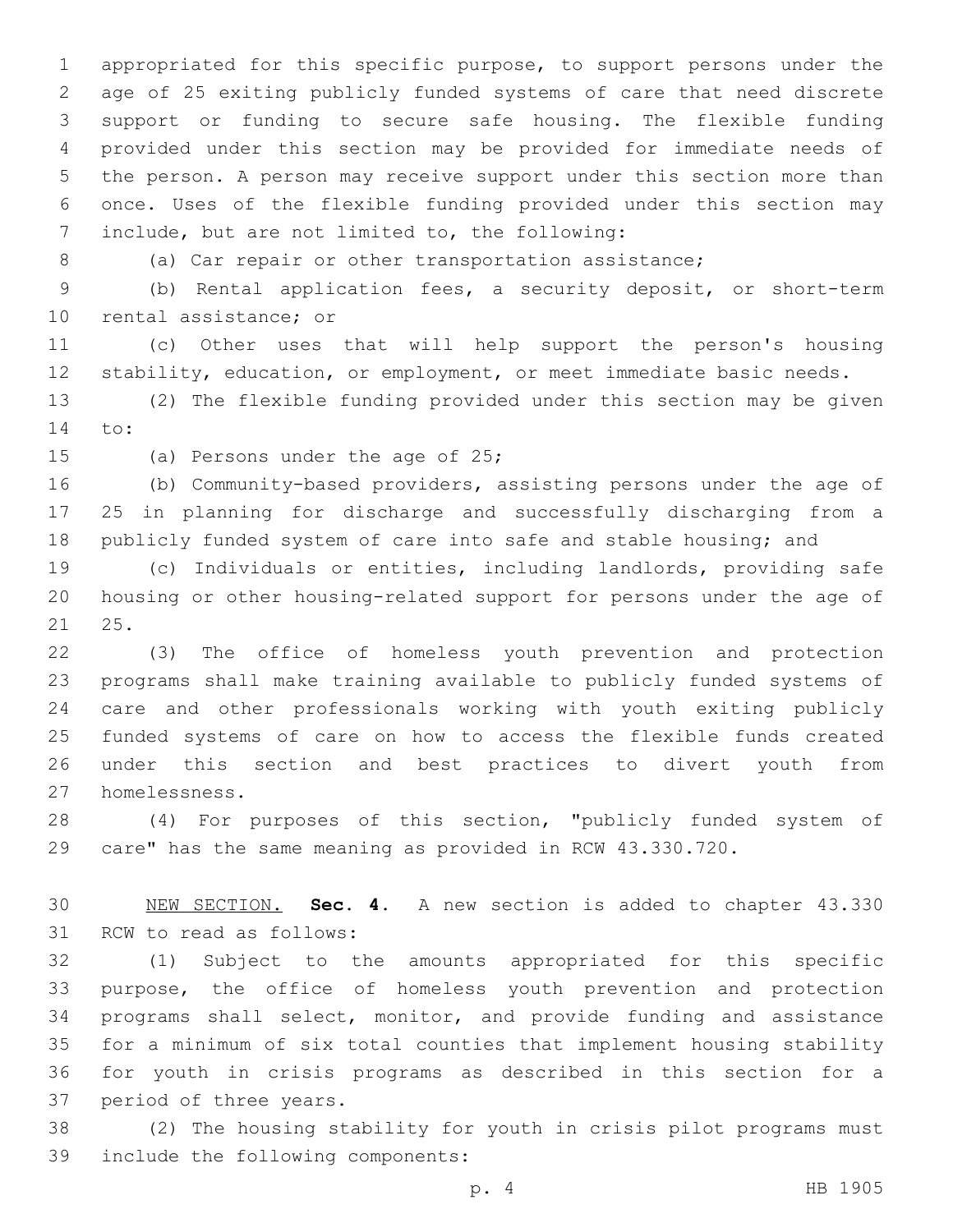(a) Regular trainings provided to all appropriate juvenile court staff regarding risk factors and identifiers for youth homelessness;

 (b) An identification and referral system used throughout the juvenile court system where all appropriate court staff use routine data flags to identify youth at risk for youth homelessness and refer youth to the housing stability coordinator described under (c) of 7 this subsection;

 (c) A dedicated housing stability coordinator in each participating county that receives referrals, conducts housing stability assessments with youth and caregivers, connects youth and 11 caregivers with relevant community providers based on assessments, 12 and follows up on referrals;

 (d) A model of homelessness prevention services that provides the appropriate amount of intervention based on the youth or family 15 needs; and

 (e) Coordinated housing services for youth experiencing 17 homelessness.

 (3) By October 1, 2025, and in compliance with RCW 43.01.036, the office of homeless youth prevention and protection programs shall submit a report to the relevant committees of the legislature and the 21 governor that includes:

 (a) An evaluation of the housing stability for youth in crisis programs that includes outcome data for participants;

 (b) Recommendations for improving the housing stability for youth 25 in crisis programs; and

 (c) Recommendation for expanding the housing stability for youth 27 in crisis programs.

28 (4) This section expires July 1, 2026.

 NEW SECTION. **Sec. 5.** A new section is added to chapter 43.330 30 RCW to read as follows:

 (1) Subject to the amounts appropriated for this specific purpose, the office of homeless youth prevention and protection programs shall provide system of care grants that prevent youth from exiting a publicly funded system of care into homelessness.

 (2) The system of care grants funded under this section shall provide support to youth exiting a publicly funded system of care and 37 may include:

38 (a) Behavioral health services;

39 (b) Civil legal aid;